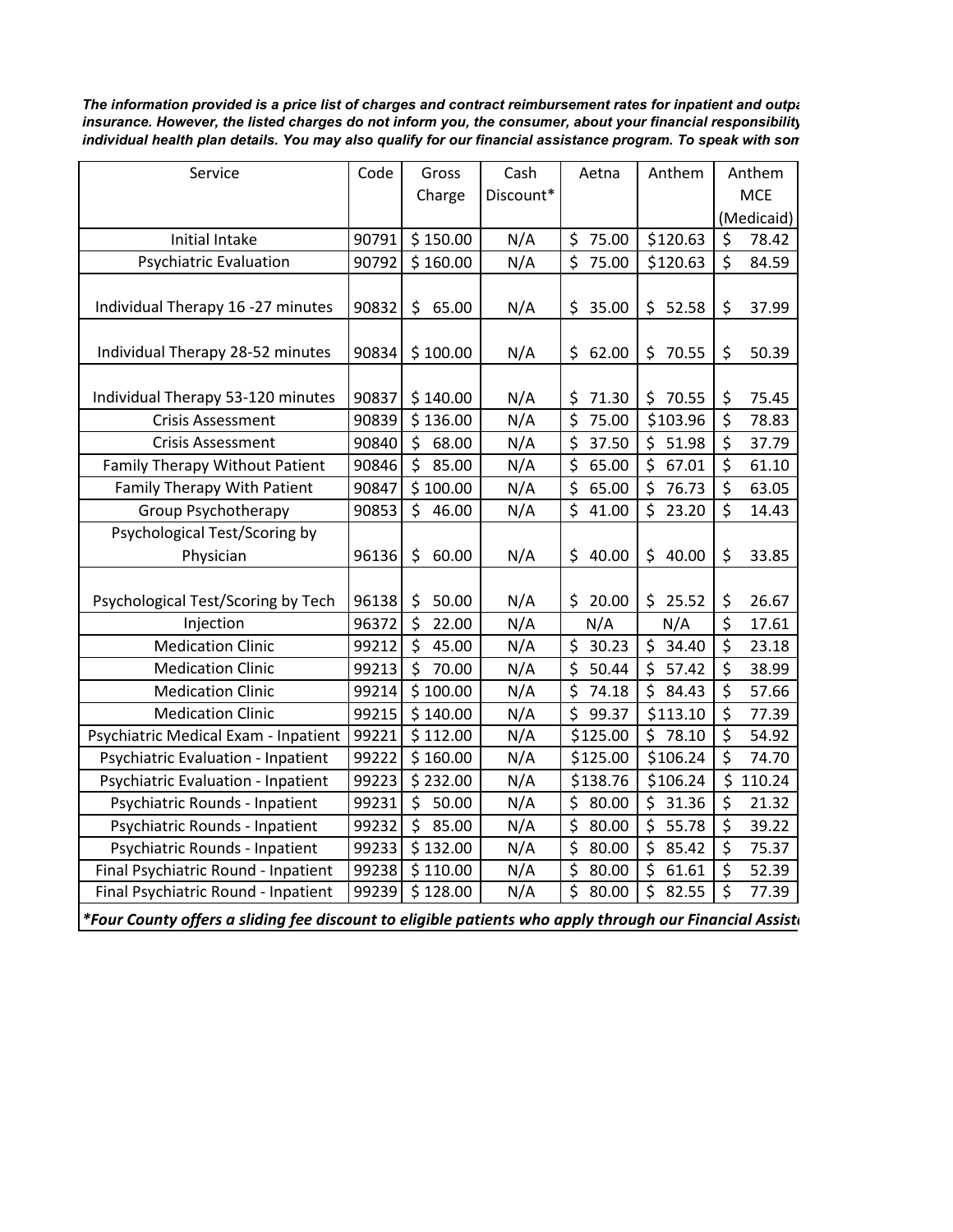*atient services. The below is not inclusive of all services provided by a community mental health center. These are the s y or about the range of professional services you might receive while in treatment. Financial responsibility for services meone about the specific costs of your care or to inquire about the financial assistance program, please contact 574-722*

| Beacon/     |         | Caresource |     | Cigna    | Dunn &      | Humana      |      | IU Health |            | <b>MHS</b> |            | <b>MDWise</b> |         | Sagamore | Tricare |
|-------------|---------|------------|-----|----------|-------------|-------------|------|-----------|------------|------------|------------|---------------|---------|----------|---------|
| Value       |         | <b>MCE</b> |     |          | Associates  |             | Plan |           | <b>MCE</b> |            | <b>MCE</b> |               |         |          |         |
| Options     |         | (Medicaid) |     |          |             |             |      |           |            | (Medicaid) |            | (Medicaid)    |         |          |         |
| \$<br>86.00 | \$      | 78.42      |     | \$57.00  | \$100.00    | \$130.76    | \$   | 66.66     | \$         | 78.42      | \$         | 78.42         |         | \$118.38 | \$79.36 |
| \$93.00     | \$      | 84.59      |     | \$55.00  | \$100.00    | \$109.10    | \$.  | 71.90     | \$         | 84.59      | $\zeta$    | 84.59         |         | \$126.20 | \$65.00 |
|             |         |            |     |          |             |             |      |           |            |            |            |               |         |          |         |
| 35.00<br>\$ | \$      | 37.99      | \$  | 33.00    | \$<br>42.00 | \$<br>54.48 | \$   | 32.29     | \$         | 37.99      | \$         | 37.99         | \$      | 50.66    | \$25.00 |
|             |         |            |     |          |             |             |      |           |            |            |            |               |         |          |         |
| 65.00<br>\$ | \$      | 50.39      |     | \$57.00  | \$<br>82.00 | \$70.78     |      | \$42.83   | \$         | 50.39      | \$         | 50.39         | \$      | 69.60    | \$50.00 |
|             |         |            |     |          |             |             |      |           |            |            |            |               |         |          |         |
| 65.00<br>\$ | \$      | 75.45      | \$. | 62.00    | \$<br>92.70 | \$103.70    | \$.  | 64.13     | \$         | 75.45      | \$         | 75.45         |         | \$114.06 | \$75.00 |
| \$<br>65.00 | \$      | 78.83      | \$  | 56.20    | \$<br>90.20 | \$157.00    | \$   | 67.01     | \$         | 78.83      | \$         | 78.83         | \$      | 56.20    | \$97.50 |
| \$<br>65.00 | \$      | 37.79      | \$  | 28.10    | \$<br>45.10 | \$<br>78.50 | \$.  | 32.12     | $\zeta$    | 37.79      | \$         | 37.79         | \$      | 28.10    | \$50.00 |
| \$<br>65.00 | \$      | 61.10      | \$  | 55.00    | \$<br>85.00 | \$<br>39.25 | \$.  | 51.94     | \$         | 61.10      | \$         | 61.10         | \$      | 74.15    | \$50.00 |
| \$<br>65.00 | \$      | 63.05      |     | \$57.00  | \$<br>85.00 | \$<br>77.93 |      | \$53.59   | $\zeta$    | 63.05      | \$         | 63.05         | $\zeta$ | 90.38    | \$50.00 |
| \$<br>24.00 | $\zeta$ | 14.43      | \$. | 35.00    | \$<br>45.00 | \$21.46     |      | \$12.27   | \$         | 14.43      | \$         | 14.43         | \$      | 25.08    | \$30.00 |
|             |         |            |     |          |             |             |      |           |            |            |            |               |         |          |         |
| \$<br>23.75 | \$      | 33.85      | \$. | 48.00    | \$<br>45.07 | \$23.75     | \$.  | 28.77     | \$         | 33.85      | \$         | 33.85         | \$      | 38.70    | \$23.75 |
|             |         |            |     |          |             |             |      |           |            |            |            |               |         |          |         |
| \$21.67     | \$      | 26.67      |     | \$39.00  | \$<br>41.69 | \$21.67     |      | \$22.67   | \$         | 26.67      | \$         | 26.67         | \$      | 38.70    | \$20.00 |
| N/A         | \$      | 17.61      |     | N/A      | N/A         | N/A         | \$   | 14.97     | \$         | 17.61      | \$         | 17.61         |         | N/A      | N/A     |
| 24.00<br>\$ | \$      | 23.18      |     | \$36.09  | \$<br>36.05 | \$40.32     |      | \$19.70   | \$         | 23.18      | \$         | 23.18         | \$      | 31.56    | \$25.00 |
| 29.00<br>\$ | \$      | 38.99      | \$  | 49.58    | \$<br>56.65 | \$<br>57.28 | \$   | 33.14     | $\zeta$    | 38.99      | \$         | 38.99         | \$      | 49.86    | \$36.00 |
| \$<br>32.00 | \$      | 57.66      |     | \$77.88  | \$<br>66.95 | \$<br>88.94 | \$   | 49.01     | \$         | 57.66      | \$         | 57.66         | \$      | 75.12    | \$48.00 |
| \$<br>52.00 | \$      | 77.39      |     | \$113.72 | \$<br>84.46 | \$122.54    | \$   | 65.78     | $\zeta$    | 77.39      | \$         | 77.39         |         | \$106.52 | \$50.00 |
| \$<br>43.00 | \$      | 54.92      |     | \$78.00  | \$<br>74.16 | \$85.35     | \$   | 46.68     | $\zeta$    | 54.92      | \$         | 54.92         | \$      | 69.76    | \$45.00 |
| \$<br>77.00 | $\zeta$ | 74.70      |     | \$108.16 | \$123.60    | \$115.98    | \$   | 63.50     | $\zeta$    | 74.70      | \$         | 74.70         |         | \$109.90 | \$55.00 |
| \$111.36    | \$      | 110.24     |     | \$150.83 | \$154.50    | \$170.84    | \$   | 93.70     | \$         | 110.24     | \$         | 110.24        |         | \$160.74 | \$80.00 |
| \$<br>29.00 | \$      | 21.32      |     | \$38.00  | \$<br>38.11 | \$32.98     | \$   | 18.12     | \$         | 21.32      | \$         | 21.32         | \$      | 32.87    | \$25.00 |
| \$<br>37.00 | $\zeta$ | 39.22      |     | \$63.00  | \$<br>56.65 | \$<br>60.74 | \$   | 33.34     | \$         | 39.22      | \$         | 39.22         | \$      | 59.10    | \$25.00 |
| \$<br>38.00 | \$      | 75.37      |     | \$132.00 | \$<br>77.25 | \$<br>82.53 | \$   | 64.06     | \$         | 75.37      | \$         | 75.37         | \$      | 84.43    | \$50.00 |
| \$<br>37.00 | \$      | 52.39      |     | \$67.88  | \$<br>65.92 | \$<br>66.23 | \$   | 44.53     | \$         | 52.39      | \$         | 52.39         | \$      | 60.27    | \$25.00 |
| \$<br>37.00 | \$      | 77.39      | \$  | 98.00    | \$<br>77.25 | \$<br>98.03 | \$   | 65.78     | \$         | 77.39      | \$         | 77.39         | \$      | 89.06    | \$50.00 |

 *ance Policy.*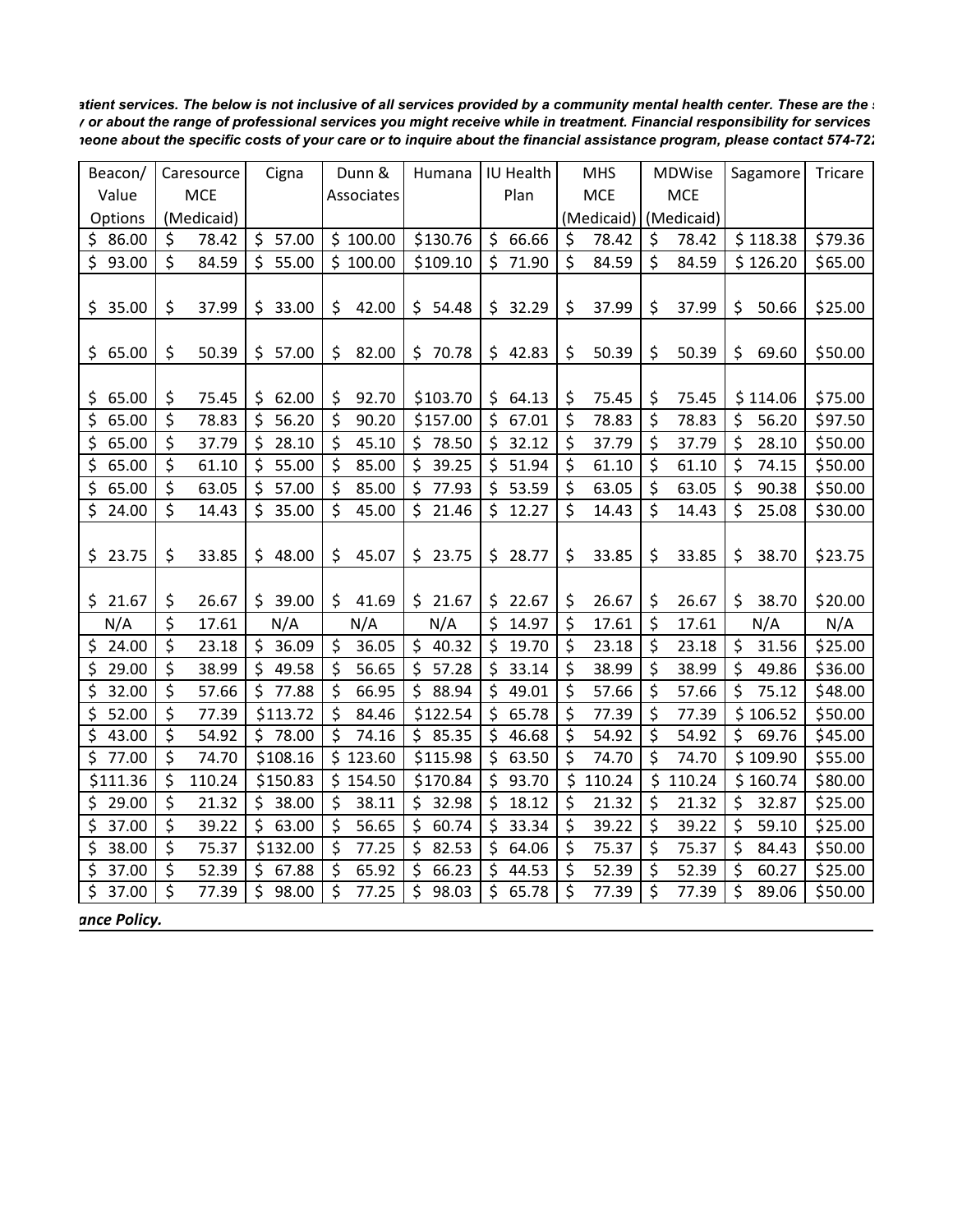## *standard charges submitted to rendered are determined based on 2-5151.*

|                                                                  | United     |                                | Minimum    | Maximum                             |        |  |  |  |
|------------------------------------------------------------------|------------|--------------------------------|------------|-------------------------------------|--------|--|--|--|
|                                                                  | Healthcare |                                | Negotiated | Negotiated                          |        |  |  |  |
|                                                                  |            |                                | Rate       | Rate                                |        |  |  |  |
| <u>\$</u>                                                        | 75.00      | \$                             | 75.00      | \$                                  | 150.00 |  |  |  |
| $\overline{\xi}$                                                 | 75.00      | \$                             | 65.00      | $\overline{\xi}$                    | 160.00 |  |  |  |
| \$                                                               | 35.00      | \$                             | 25.00      | \$                                  | 65.00  |  |  |  |
| \$                                                               | 60.00      | \$                             | 42.83      | \$                                  | 100.00 |  |  |  |
| \$                                                               | 75.00      | \$                             | 62.00      | \$                                  | 140.00 |  |  |  |
|                                                                  | 93.00      | $\frac{1}{5}$                  | 56.20      | \$                                  | 136.00 |  |  |  |
| $\frac{1}{2}$<br>$\frac{1}{2}$<br>$\frac{1}{2}$<br>$\frac{1}{2}$ | 37.50      | \$                             | 28.10      | $rac{5}{5}$                         | 68.00  |  |  |  |
|                                                                  | 60.00      | $\frac{1}{2}$                  | 39.25      |                                     | 85.00  |  |  |  |
|                                                                  | 60.00      | $\overline{\xi}$               | 50.00      | \$                                  | 100.00 |  |  |  |
|                                                                  | 39.00      | \$                             | 12.27      | $\overline{\boldsymbol{\varsigma}}$ | 46.00  |  |  |  |
| \$                                                               | 25.20      | \$                             | 23.75      | \$                                  | 60.00  |  |  |  |
| \$                                                               | 69.00      | \$                             | 20.00      | \$                                  | 50.00  |  |  |  |
|                                                                  | N/A        | \$                             | 17.61      | \$                                  | 22.00  |  |  |  |
| \$                                                               | 25.20      | \$                             | 19.70      | \$                                  | 45.00  |  |  |  |
|                                                                  | 25.20      | $\overline{\xi}$               | 25.20      | \$                                  | 70.00  |  |  |  |
|                                                                  | 33.39      | $\overline{\xi}$               | 32.00      | $\frac{1}{5}$                       | 100.00 |  |  |  |
|                                                                  | 55.44      | $\overline{\xi}$               | 50.00      | $\frac{1}{5}$                       | 140.00 |  |  |  |
|                                                                  | 66.15      | \$                             | 43.00      | \$                                  | 112.00 |  |  |  |
| � � � � � � � � � �                                              | 56.70      | $\overline{\xi}$               | 55.00      | $\overline{\xi}$                    | 160.00 |  |  |  |
|                                                                  | 66.15      | \$                             | 66.15      | \$                                  | 232.00 |  |  |  |
|                                                                  | 43.00      | $\overline{\xi}$               | 18.12      | \$                                  | 50.00  |  |  |  |
|                                                                  | 56.00      | \$                             | 25.00      | $rac{5}{5}$                         | 85.00  |  |  |  |
|                                                                  | 72.00      | $\frac{1}{2}$<br>$\frac{1}{2}$ | 50.00      |                                     | 132.00 |  |  |  |
|                                                                  | 95.00      |                                | 25.00      | \$                                  | 110.00 |  |  |  |
|                                                                  | 95.00      |                                | 37.00      | Ŝ                                   | 128.00 |  |  |  |
|                                                                  |            |                                |            |                                     |        |  |  |  |